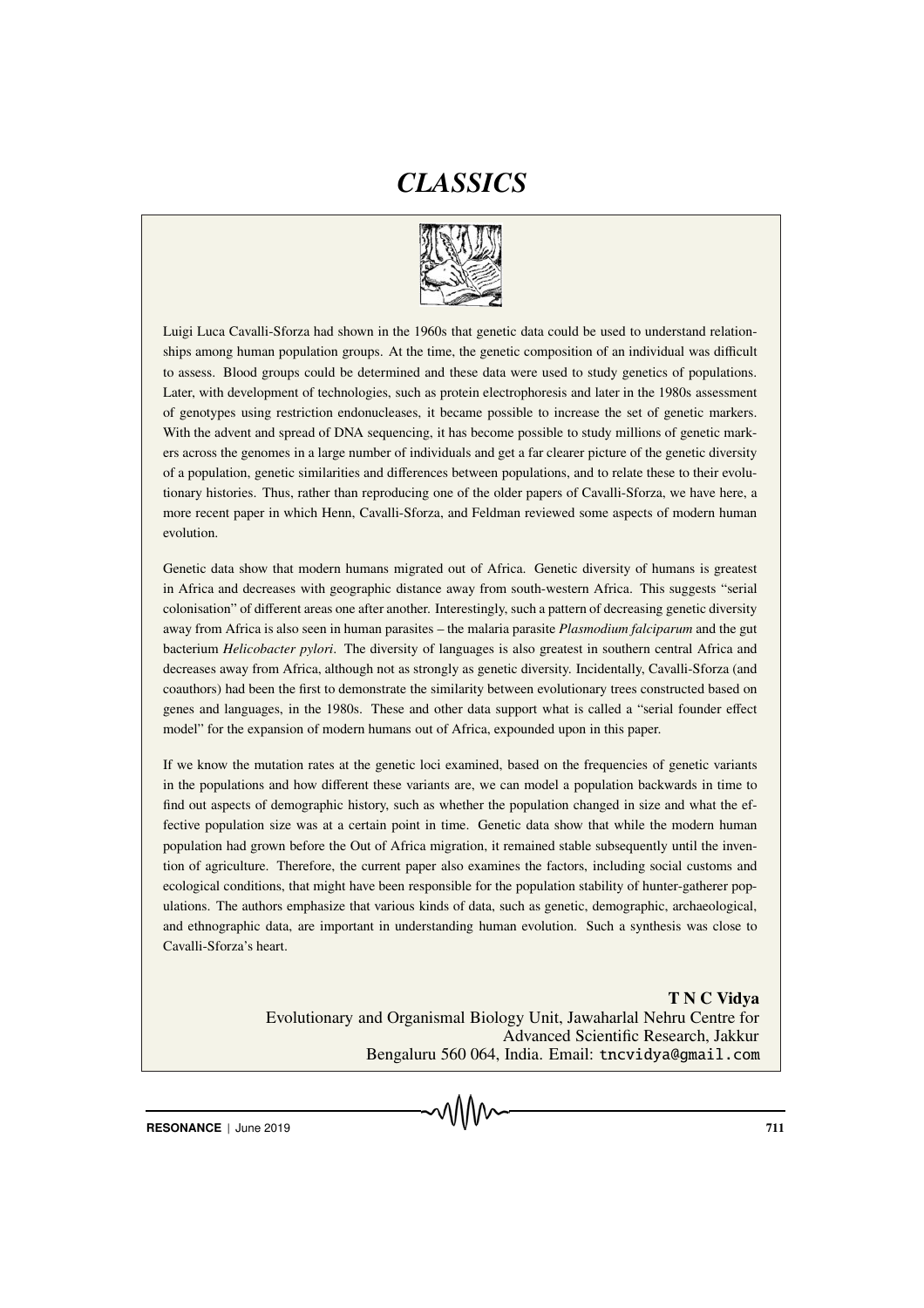# **C**<br>Brenna M. Henn<sup>a</sup>, L. L. Cavalli-Sforza<sup>a,1</sup>, and Marcus W. Feldman<sup>b,2</sup>

<sup>a</sup>Department of Genetics, Stanford University School of Medicine, Stanford, CA 94305; and <sup>b</sup>Department of Biology, Stanford University, Stanford, CA 94305-5020

Edited by C. Owen Lovejoy, Kent State University, Kent, OH, and approved September 25, 2012 (received for review July 19, 2012)

Genetic and paleoanthropological evidence is in accord that today's human population is the result of a great demic (demographic and geographic) expansion that began approximately 45,000 to 60,000 y ago in Africa and rapidly resulted in human occupation of almost all of the Earth's habitable regions. Genomic data from contemporary humans suggest that this expansion was accompanied by a continuous loss of genetic diversity, a result of what is called the "serial founder effect." In addition to genomic data, the serial founder effect model is now supported by the genetics of human parasites, morphology, and linguistics. This particular population history gave rise to the two defining features of genetic variation in humans: genomes from the substructured populations of Africa retain an exceptional number of unique variants, and there is a dramatic reduction in genetic diversity within populations living outside of Africa. These two patterns are relevant for medical genetic studies mapping genotypes to phenotypes and for inferring the power of natural selection in human history. It should be appreciated that the initial expansion and subsequent serial founder effect were determined by demographic and sociocultural factors associated with hunter-gatherer populations. How do we reconcile this major demic expansion with the population stability that followed for thousands years until the inventions of agriculture? We review advances in understanding the genetic diversity within Africa and the great human expansion out of Africa and offer hypotheses that can help to establish a more synthetic view of modern human evolution.

human population growth | hunter-gatherer demography | molecular evolution

**CEN** entitie data indicate that,<br>a very rapid population exp<br>sion occurred outside of Af<br>and spread in all directions across the approximately 45 to 60 kya, a very rapid population expansion occurred outside of Africa Eurasian continents, eventually populating the entire world. We dub this event the Great Expansion (Fig. 1). The precise location of the exit from Africa, and the relative timing of the southern coastal migration vs. the expansion into northern Eurasia, are still under intense debate (1–3). However, as we discuss here, many parameters of the Great Expansion are now well understood, including the general timing of the exit, the magnitude of the associated bottleneck, and the mode of subsequent expansion. We review the history of the Out of Africa (OOA) expansion, with an emphasis on recent genomic data, and highlight future avenues of research.

It is important first to distinguish between the presence of early near-modern humans in the Near East and the very distinct OOA exit associated with the Great Expansion. It is clear that anatomically near-modern humans occupied the Levant (4) during a warm interglacial period 130 to 80 kya, when this region was ecologically similar to northeastern Africa (5). However, current evidence indicates that this near-modern population did not persist in the Near East and was subsequently replaced by Neanderthals during the following glacial period, with little evidence of temporal overlap (5, 6). It is not until at least 50,000 y ago that evidence of behaviorally modern humans occurs in the archaeological record in the Near East. Only after this point do anatomically and behaviorally modern human remains become widespread in

Eurasia. It is unclear what precipitated the tremendous population growth associated with this second occupation of the Near East and subsequent dispersal (7); possibly, cultural advances accumulated to a "tipping point" that supported extreme demographic growth (8), or anatomical changes that are not reflected in the paleoanthropological record [e.g., neuroanatomy (9)] occurred in the ancestral population. The geographic range expansions of humans outside of Africa were almost certainly associated with climatic fluctuations  $(10)$ ; however, the Great Expansion was an unprecedented demic success that occurred when the climate remained substantially colder than the previous interglacial. As discussed later, we know that the ancestral population for this expansion was African, but the rate of growth and structure of the ancestral population remain poorly understood.

An enormous wealth of genetic information about many populations has been generated in the century since the discovery of blood groups (11). The defining genetic feature of populations historically residing outside of Africa is the tremendous reduction in genetic diversity compared with populations residing in sub-Saharan Africa. Recent studies of autosomal polymorphisms are remarkably consistent in demonstrating the loss of diversity in OOA populations and in estimates of the parameters of this bottleneck (12–17) [also demonstrated clearly in the phylogenetic patterns of mtDNA and Y-chromsomal variation (18)]. Resequencing studies have estimated the ancestral effective population size at 12,800 to 14,400, with a 5- to 10-fold bottleneck beginning approximately 65,000 to 50,000 y ago (although see ref. 15 for a bottleneck to only 450 individuals). It is generally assumed that the bottleneck occurred as a small group(s) with an effective population size of only approximately 1,000 to 2,500 individuals moved from the African continent into the Near East. It should be noted that effective population sizes will generally be less than census population sizes, especially under extinction and recolonization (19).

The loss of genetic variation during the Great Expansion is assumed to have resulted from the way the world was settled by hunter-gatherer groups that, after colonizing a new habitat and expanding there, shed small groups that founded new colonies nearby. This genetic sampling process led to the successive reduction of variation in the newly founded colonies, with the reduction being proportional to the number of founders. A set of 52 populations from all continents [the Human Genetic Diversity Panel (20) has been studied with two large sets of markers: 784 microsatellites (21, 22) and 650,000 SNPs (23)]. In a single reasonably homogeneous population, genetic diversity of biparentally transmitted DNA can be assessed efficiently by counting heterozygotes for all variants. The pattern of average heterozygosities of today's populations suggest that, during the Great

This article is a PNAS Direct Submit

1 Present address: Faculty of Philosophy, Universita Vita-Salute San Raffaele, 20132 Milano, Italy.

2 To whom correspondence should be addressed. E-mail: mfeldman@stanford.edu.

17758–17764 <sup>|</sup> PNAS <sup>|</sup> October 30, 2012 <sup>|</sup> vol. 109 <sup>|</sup> no. 44 www.pnas.org/cgi/doi/10.1073/pnas.1212380109

Author contributions: B.M.H., L.L.C.-S., and M.W.F. designed research, performed research, analyzed data, and wrote the paper.

The authors declare no conflict of interest.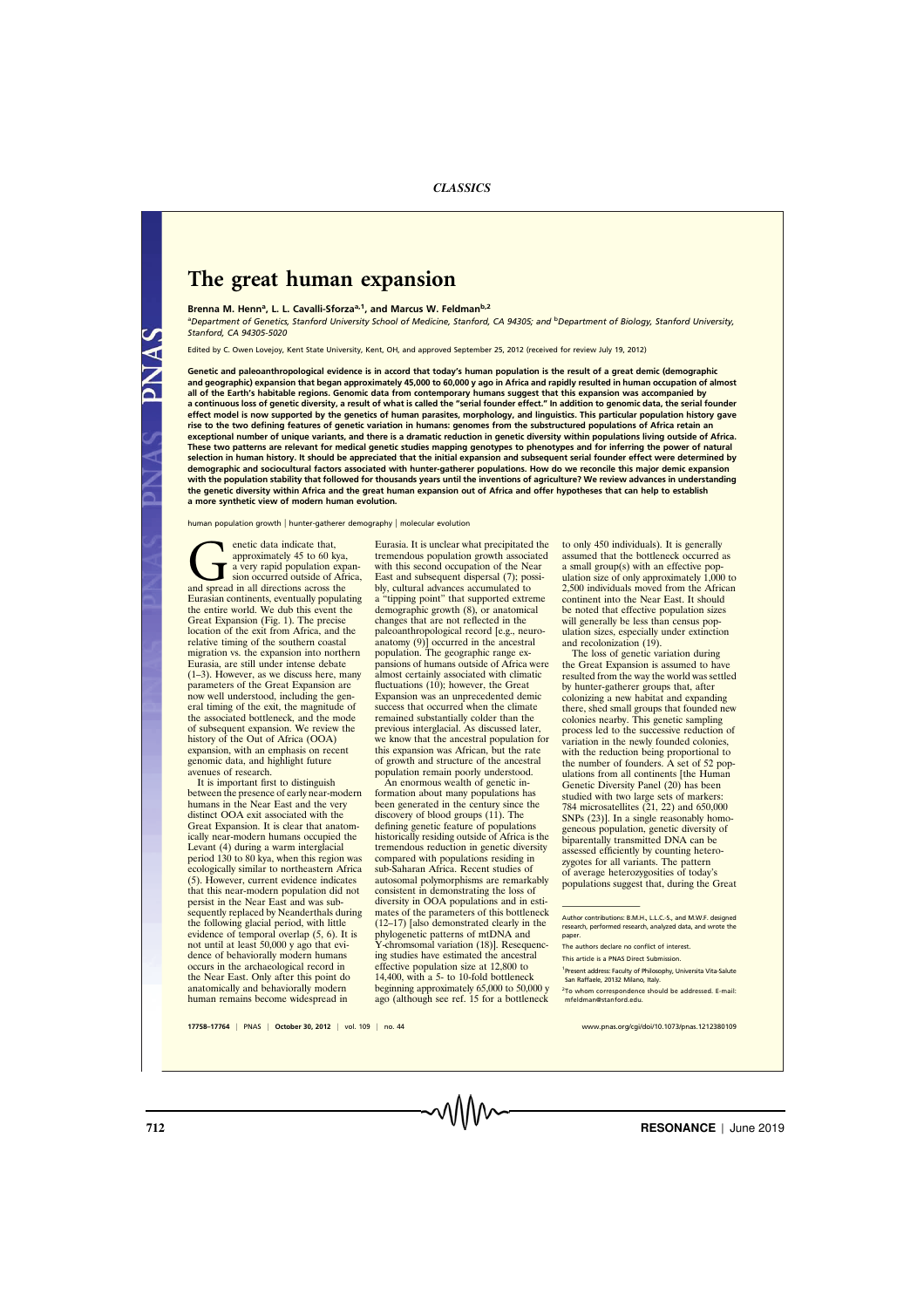

Fig. 1. Ancient dispersal patterns of modern humans during the past 100,000 y. This map highlights demic events that began with a source population in southern Africa 60 to 100 kya and conclude with the settlement of South America approximately 12 to 14 kya. Wide arrows indicate major founder events during the demographic expansion into different continental regions. Colored arcs indicate the putative source for each of these founder events. Thin arrows indicate potential migration paths. Many additional migrations occurred during the Holocene (11).

Expansion, there was a continuous decrease of genetic diversity with geographic distance from the place of origin in Africa (this takes account of the likely path of migration over land). The linear correlation between loss of genetic diversity and geographic distance from the origin of expansion in Africa is close to 90%.

The Great Expansion is thus consistent with serial colonization and concomitant loss of genetic heterozygosity, a process called a serial founder effect (Fig. 2) (21, 24, 25). A serial founder effect model involves three explicit assumptions. First, migration after the initial founder expansion was sufficiently limited that the populations in the series did not reach demographic equilibrium. This assumption appears warranted by the detectable substructure among continental and subcontinental populations throughout the globe (Fig. 1) (22, 23, 26–28). Second, the serial founder populations migrated into virgin territory or had no substantial admixture with other resident, and presumably divergent, populations. In the context of human evolution, admixture could potentially occur between humans and Neanderthals or other archaic species. Ancient DNA from Neanderthal and Denisova specimens remain subject to mixed interpretations. Ancient DNA sequences suggest that these hominin species were highly diverged from the ancestors of modern humans, more than 400 kya (29), and their unique haploid mtDNA and Y-chromosome signatures are not present among any modern humans (30, 31). On the contrary, analysis

of several genomes indicated 1% to 7% differential archaic admixture among populations outside of Africa (32, 33). Importantly for the serial founder effect theory, a limited amount of archaic admixture does not destroy our power to detect a serial founder migration of the kind modeled for humans (24, 25). Archaic admixture of 10% or greater would produce a discontinuous relationship between heterozygosity and distance and inflate long-range linkage disequilibrium measures (24).

The third assumption is that there have been no dramatic postexpansion bottlenecks that differentially affected populations from which the serial migration began. If the source population for the expansion suffered a severe bottleneck that reduced its genetic diversity, we should see a poorer linear fit to the decline of heterozygosity with distance from Africa, or erroneously assign a population with higher genetic diversity as the source population. It is this third assumption we believe deserves additional consideration.

### Human Origins in Africa

The African fossil record is consistent with a gradual accumulation of anatomically modern osteological features during 200 to 50 kya (34–37). By 195 to 160 kya, the Omo and Herto skulls from Ethiopia closely anticipate the form of contemporary humans, although they tend to be more robust overall. Multiple near-modern populations were present across the African continent at that time. This delay between the origin of the modern anatomical form

and the successful expansion of humans ∼100,000 y later has been the subject of intense paleoanthropological debate. Genetic data can directly address the time and rate of population growth in the African ancestral population; however, despite recent interest in this topic, current analyses are extremely limited and produce conflicting results.

Assuming a single step model of population growth and with full genome sequence data from one western African population (Yoruba), Gravel et al. (16) estimated a doubling in effective population size from approximately 7,000 to 14,000 that occurred 150 kya. Their model, however, did not separately account for more recent episodes of western African population growth that likely occur 30 to 40 kya and again at 5 kya (associated with the adoption of agriculture and subsequent expansion of Bantu-speaking agriculturalists) (38–41). Allowing for multiple episodes of population growth in the model would likely reduce the time of initial growth from 150 kya to a more recent estimate. In stark contrast, recent coalescent analysis of full genomic haplotypes within Yoruban individuals (17) estimates an effective population maximum occurring 50 to 150 kya, followed by bottleneck from which they begin to recover 40 kya. Two eastern African genomes from the Luhya and Maasai show an identical signal to the Yoruba, supporting a bottleneck model for all human populations between approximately 60 to 30 kya, whereby African populations experience a modest bottleneck and non-

Henn et al. PNAS <sup>|</sup> October 30, 2012 <sup>|</sup> vol. 109 <sup>|</sup> no. 44 <sup>|</sup> 17759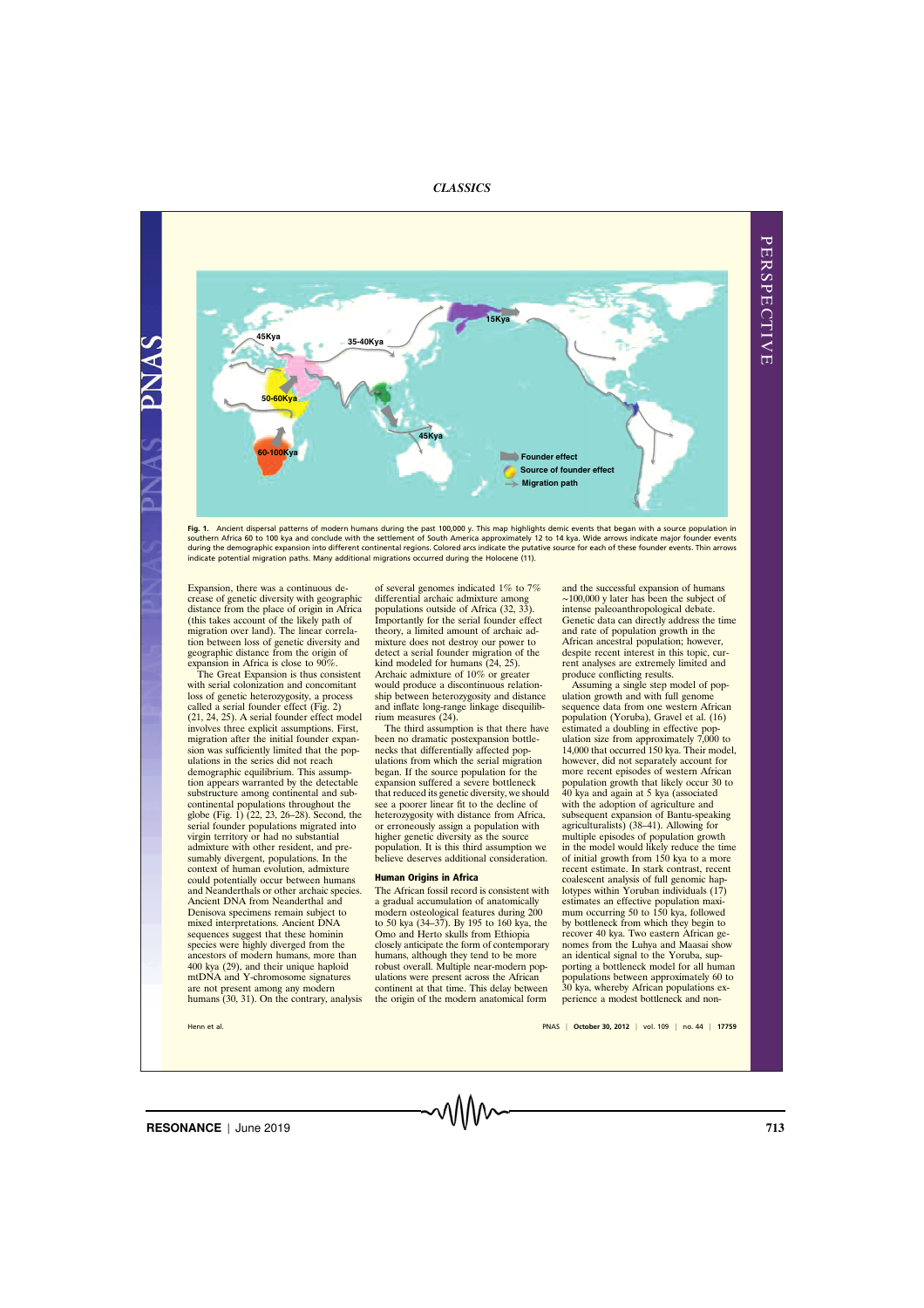

Fig. 2. Schematic of a serial found effect. We illustrate the effect of serial founder events on genetic diversity in the context of the OOA expansion. Colored dots indicate genetic diversity. Each new group outside of Africa represents a sampling of the genetic diversity present in its founder population. The ancestral population in Africa was sufficiently large to build up and retain substantial genetic diversity.

Africans a severe one (42). Coalescent analysis could be more sensitive to population structure than allele frequencybased estimates, which may help resolve the discrepancy between the two methods (see also ref. 43 for evidence of a 150-kya African bottleneck).

Unfortunately, genomic data from most populations in Africa remain limited. Whole mtDNA genomes suggest a low level of growth overall in Africa from 200 to 100 kya, but the timing of population growth estimated from mtDNA is sensitive to the geographic regions sampled. Southern Africa generally displays population stability while retaining a high estimated population size; western Africa shows multiple episodes of population growth, perhaps with the 30- to 50-kya period being the most relevant; and eastern Africa also displays marked population growth during this time period, potentially predating that in western Africa. A dramatic population growth signature is clearly evident only in L<sub>3</sub> mitochondrial lineages likely originating in eastern Africa 60 to 85 kya (44, 45). Atkinson et al. (44) interpret this signature as evidence that population growth began in Africa, before the OOA expansion. It should be emphasized that these estimates have large error bounds and variation in parameter assumptions such as generation time and mutation rate are not fully incorporated. The mtDNA and (limited) autosomal data are not perfectly congruent regarding the timing

of population growth and bottlenecks, in part because the same populations have not been surveyed for both mtDNA and autosomal loci. However, it is fair to say that estimates of divergence time among groups are generally more concordant.

For example, autosomal and X chromosome sequence data from five agricultural, four Western Pygmy, and three Eastern Pygmy populations produced an estimate of approximately 60 kya for the divergence of the farming and the hunter-gatherer groups and 20 kya for the separation of the two Pygmy populations (46). The es-timated size of the population ancestral to all 12 sampled populations was approximately 7,000 to 15,000. This analysis also inferred population bottlenecks, with a decrease of 80% of the Western Pygmies between 2.5 and 25 kya, and a later 90% bottleneck of the Eastern Pygmies. [Cox et al. (47) obtained similar results with a smaller data set of autosomal sequences from fewer African populations.] Analysis of mtDNA variation in a different (but partially overlapping) set of Pygmy and farming populations produced similar divergence time estimates. However, estimates of the strength of population bottlenecks are greater with the autosomal and X chromosome data, and the timing of the bottlenecks in the Eastern Pygmies is estimated from mtDNA polymorphisms to have been earlier than that of the Western pygmies, reversing the order found with autosomal and X data (48).

A third analysis (49) of microsatellite variation in Eastern Pygmies and farmers estimated a divergence time between these groups that was statistically similar to those found by using DNA sequence and mtDNA data.

In addition to the time of population growth, population substructure within Africa is important for fully understanding the OOA migration (50). Relative to populations outside of Africa, contemporary African populations retain an enormous amount of genetic variation. Furthermore, the genetic variation varies substantially from region to region as a result of the relatively deep substructure within Africa. Studies of patterns of autosomal DNA polymorphisms in present-day African hunter-gatherers show that they maintain exceptionally high genetic diversity, and several of these groups (e.g., KhoeSan, Hadza, Sandawe, Forest Pygmies) were the first to diverge from the ancestors that went on to become the larger agricultural groups in Africa and all populations outside Africa (27, 46, 51). In particular, the speakers of southern Khoisan or "click" languages (sometimes referred to as bushmen) show the greatest nucleotide diversity and the lowest association between pairs of nucleotides (i.e., linkage disequilibrium) along the same chromosome.

Henn et al. (51) showed a strong negative correlation within Africa of genetic diversity with distance from southwestern Africa, which is also consistent with a serial founder effect model for African populations. The initial divergence of African populations, inferred to be the separation between the ancestors of southern African KhoeSan and other Africans, was possibly twice as old as the time of the OOA migration (52). A recent study by Schlebusch et al. (53) analyzed genotype array data from additional samples of KhoeSan populations; they find linkage disequilibrium patterns to be more variable than reported by Henn et al. (51) and highlight the importance of recent demographic bottlenecks and agripastoralist migrations during the past 2,000 y. Gene flow between populations within Africa could have important effects on these estimates. However, coalescent analysis of their African dataset continue to support a model whereby the earliest population divergence is between KhoeSan and the rest of African populations approximately 100 kya. The time depth of substructure within Africa has been only minimally explored, and it will require more sophisticated methods to jointly estimate migration and divergence within a complex set of demes. That the southern African KhoeSan hunter-gatherers represent the most divergent group of Africans does not preclude an exit and subsequent expansion from northeastern Africa by

17760 | www.pnas.org/cgi/doi/10.1073/pnas.1212380109 https://www.pnas.org/cgi/doi/10.1073/pnas.1212380109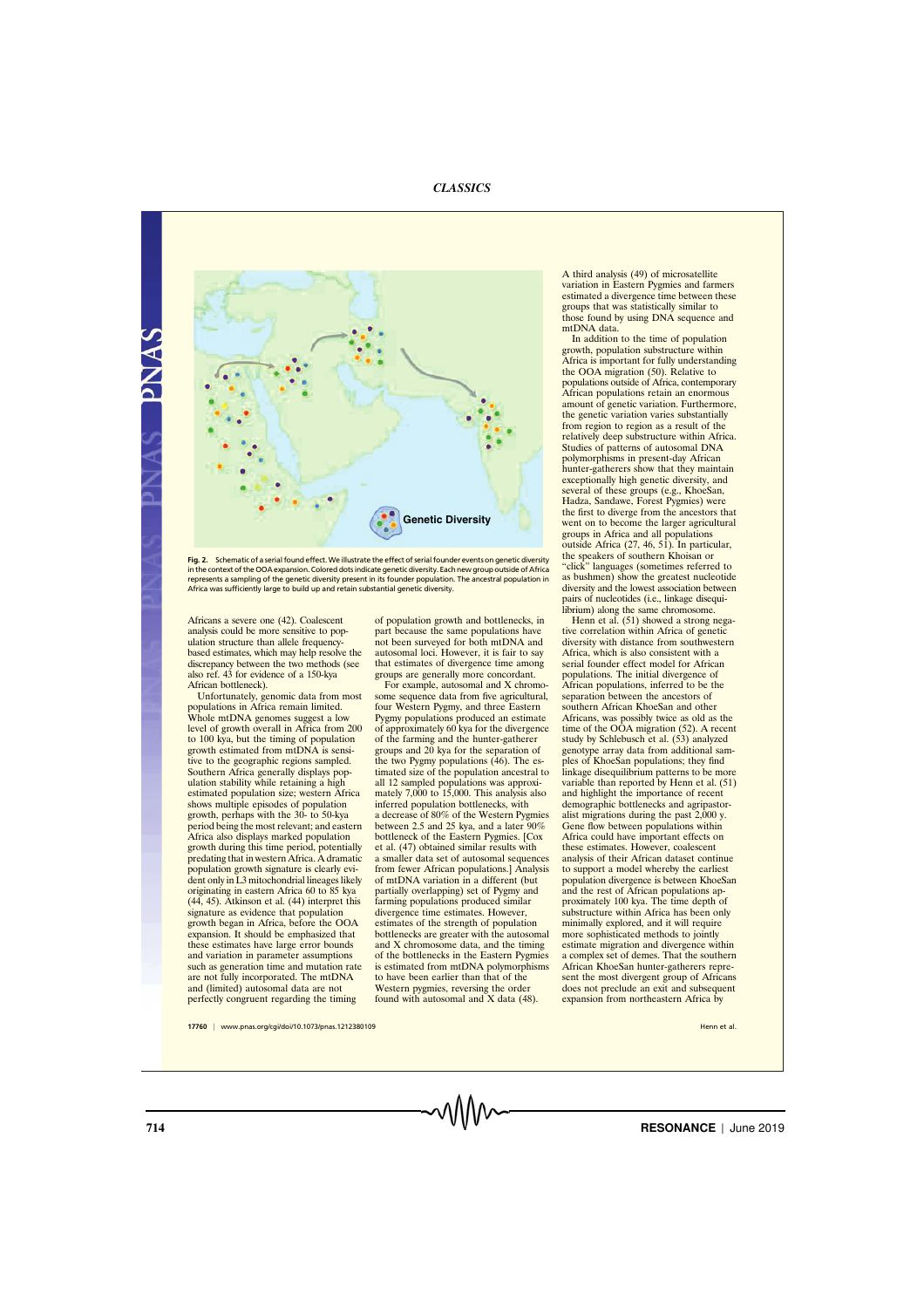a group that eventually spread to all continents (54, 55) [although it is possible that North Africa may have been largely depopulated and resettled by OOA populations (56)]. Indeed, a serial founder model for Africa suggests a successive budding of populations as they moved into eastern, central, western, and eventually northern Africa (Fig. 1). Autosomal studies that estimate the time of divergence between African and OOA populations have almost exclusively used data from western Africans. However, a serial founder effect model predicts that different populations in Africa will produce different estimates of divergence between OOA populations.

An important assumption under the serial founder effect model, as mentioned earlier, is that subsequent population bottlenecks do not differentially affect populations near the origin of the expansion. It is possible that eastern African populations experienced a postexpansion bottleneck that decreased their diversity profile relative to other regions. The KhoeSan populations of southern Africa appear not to have contracted during the past 100,000 y or to have contracted minimally compared with other populations. (We note, however, that their present-day population numbers are dwindling.) Analysis of ancient DNA from eastern or northern African bones might establish that the genetic diversity was as great as that of present-day southern African KhoeSan populations. However, no ancient human DNA from Africa of great antiquity currently exists. From the currently available data, we conclude that the expansion of modern humans began within southern Africa and spread to other regions of Africa; then, a small group of humans exited northeastern Africa and continued this expansion throughout Eurasia, Oceania, and eventually the Americas.

#### Independent Evidence of Out of Africa Model

Human DNA variation is not the only evidence that supports a serial founder effect model OOA. Both Plasmodium falciparum (a malarial parasite) and Helicobacter pylori (a bacterium that occupies the human digestive tract) follow a strikingly similar pattern to the human DNA. The geographic pattern of P. falciparum genetic variation was found to be similar to that for humans, exhibiting a serial founder effect; forward simulations of the parasite's exit from Africa was estimated to be between 40 and 80 kya (depending on the assumed divergence rate from the chimpanzee parasite Plasmodium reichenowi) (57). H. pylori also shows a clear decline in genetic diversity with distance from eastern Africa, with an OOA estimate of 58 kya (58). [Interestingly, the most divergent and genetically diverse clade was from South Africa, although Linz et al. (58) eliminated this as an outlier in some analyses]. Even morphological variation of human crania supports a serial founder effect model OOA (59–61). In summary, multiple independent lines of genetic evidence thus support a serial founder effect mode of dispersal. Additionally, another large body of data may provide an independent test of the pattern of expansion and subsequent migrations around the globe: variation among languages.

#### Concordance Between Genes and Language.

The evolution of languages is rapid—in a few hundred years, a language may change enough to destroy mutual understanding between neighboring populations, or even between ancestors and their descendants 1,000 y later. Families of languages that are similar enough that most linguists recognize them as such have a common origin in the range of 10,000 y ago. There is a remarkable similarity between the linguistic tree and the genetic tree, confirming Darwin's speculation that, if we knew the biological tree of humans, we could predict that of their languages (62). The first attempt to connect the two trees was made at a time when the linguistic tree was incomplete (63), but the similarity was clear and later shown to be statistically real (64). As might be expected, the geographical distribution of language families and that of genetic groupings of indigenous populations are also reasonably closely related.

Beyond congruence in phylogenetic topology, other aspects of genes and languages show correlations stemming from deep population processes. A recent analysis of phonemic diversity in 504 worldwide languages shows that this diversity exhibits the same serial founder effect discussed earlier for genetic variation, namely a loss of phonemic diversity proportional to distance from Africa (65). Moreover, within Africa, the greatest diversity is in the southern central region. Although the regression of phonemic diversity on distance from Africa is not as strong as seen with DNA polymorphisms, this finding nevertheless suggests that the genetic and linguistic expansion from Africa could have been part of the same process.

Ruhlen (66, 67) has extended greatly the linguistic tree that goes back to a single origin, and connects all 15 language families for which validity is fairly widely accepted. How do genetic data constrain a hypothesis of a single origin of modern language? Genetic evidence indicates that the vast majority of our ancestry is likely derived from a recent, common ancestral population that gave rise to modern humans (even estimates of archaic admixture remain very small). Even if African substructure dated back 100,000 y, most models indicate a single common ancestral population by  $150,000$  y (17). As all modern human populations maintain the ability to acquire and speak complex language, it is clear that, before the Great Expansion, language must have been fully developed in the ancestral population. Although it is unknown when language became fully developed, the necessary organs must have taken considerable time to reach the degree of complexity that is now common to the whole species. This includes the capacity to learn and use complicated syntax (perhaps completed even before 100,000 y ago and certainly before the origin of the Khoisan languages).

#### Demographic Models of OOA **Expansion**

Having established the basic pattern of the OOA expansion, we turn now to the local demographic processes that occurred during the expansion: how rapidly did population move across a geographic range, and what constraints on population growth seem likely from ethnographic studies? Deshpande et al. (25) simulated the serial founder effect process numerically, confirming that it is a good fit to worldwide autosomal microsatellite data. Archaeological information only approximates the precise route of the Great Expansion from its origin to its conclusion 25,000 km away, over a period of 50,000 y, so that the average rate of advance of 0.5 km/y or 15 km per generation on the most direct overland route is probably an underestimate. A minimum estimate of the number of colonization events that took place between these two extremes is then calculable from the average distance between two contiguous groups, which is approximately 140 km, or approximately 180 successive colonization events between the beginning and the end of the Great Expansion. With a rate of advance of 0.5 km/y, the time difference between successive colonization events is, on average, 280 y (approximately 10 generations). This gives an idea of the minimum time between one colonization and the next, and if we assume that, at the beginning of a new colony's life, the population doubles every generation, the rate of population increase must have decreased to zero when the new colony reached the stable size of 1,000 and produced a new colony. The simplest assumption for this process is logistic growth, beginning with doubling and a subsequently decreasing rate until the stable size is approached. However, there is considerable room for improvement of this type of simulation by incorporating more realistic migration, social structure, and even competition (68) among the simulated colonies.

Henn et al. PNAS <sup>|</sup> October 30, 2012 <sup>|</sup> vol. 109 <sup>|</sup> no. 44 <sup>|</sup> 17761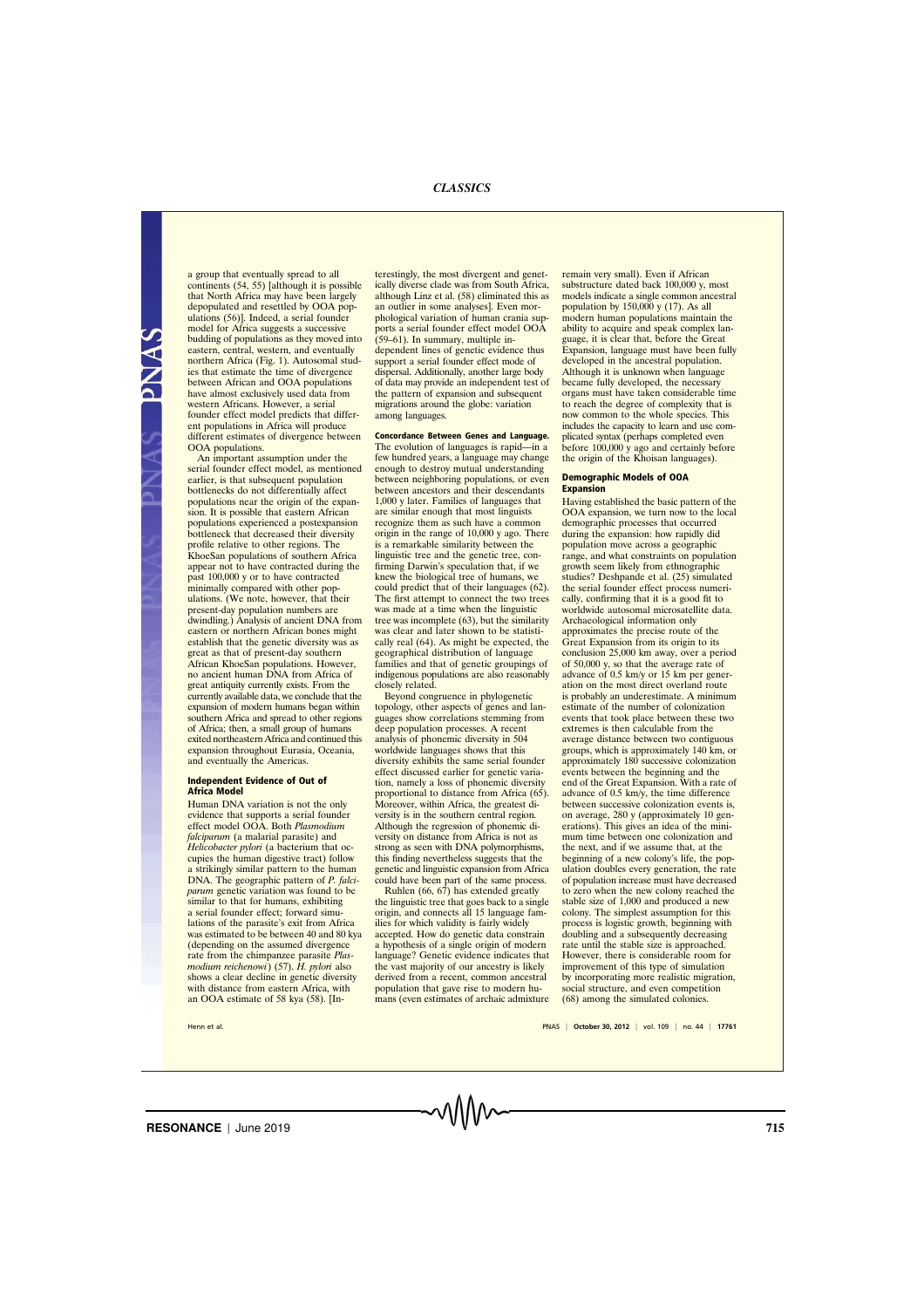

The use of contemporary human genotypic variation to infer the time of onset and rate of expansion of the human population during the past 25,000 y has produced a wide range of estimates. Most studies that are based on sample sizes of less than 100 individuals place the onset of expansion of Europeans, for example, at 10 to 25 kya and subsequent growth at approximately  $0.2\%$  to  $0.7\%$  per generation (16, 38). These small sample sizes dictate that most of the variants detected must be at frequencies of 5% or higher. Recent analyses of next-generation sequence data in large samples of Europeans in the 2,000 to 10,000 range have detected many nucleotide variants that occur in only one or very few individuals (69–71). This distribution of rare alleles is compatible with explosive growth from the past  $1,000$  y at  $9\%$  per generation (69) or the past  $5,000$  y at  $2\%$  per generation (70). Ethnographic and archaeological evidence will be useful in providing known growth rates in historic populations. From genomic data, it appears safe to infer that the human population has recently expanded at a much faster exponential rate than was believed before the discovery of large numbers of rare variants.

However, genetic models tend to infer minimal population growth in most regions of the world between the OOA expansion and the last glacial period (approximately 21 kya). Additionally, most African populations appear to have remained relatively constant in size until the invention of agriculture in Africa and the associated growth and bottlenecks that occurred after 12 kya. How did human hunter-gatherer populations historically maintain stability? We consider two models, each of which could explain the apparent stability [see Read and LeBlanc (72) for additional hypotheses]. First, as a population enters a new, pristine environment, the birth rate rises as a result of the abundance of resources. Then, as growth occurs and the population increases in density, epidemiological risks also increase until there is a constant death rate over short or longer episodic time scales. Alternatively, the birth rate could be carefully regulated by cultural practices, and only allowed to exceed replacement when resources are abundant, for example, when a population moves into a new environment or when subsistence strategies improve.

#### Demography of Foragers

Why should population growth that occurred exponentially during the OOA expansion stop? The growth rate of a population is the difference between its birth rate and its death rate; the human birth rate is largely determined by the interaction between culturally transmitted customs (as detailed later) and resource

limitations of the environment. When birth rates do not change, the change in growth after the population attains a stable size must be controlled by changes in the death rate. If the death rate is largely affected by disease, it is likely to be very low in a new environment, which is uncontaminated during the initial growth period and when the population density is low. We discuss the hypothesis that, as population density increases, the population increasingly contaminates its environment and has greater risk of communicable infectious disease and parasites.

Population Density. In a recent survey of 32 global hunter-gatherer populations, mean band size (i.e., the residential unit) averaged only 28 individuals (73). Bands are organized into larger interactive and reproductive units, sometimes referred to as tribes, among which dispersal occurs. Lee and DeVore (74) and Birdsell (75) proposed that surviving hunter-gatherer tribes have a fairly regular size of approximately 500. The dependence of population size on ecological conditions imposes limits on population density. Consider, for example, the tropical forestdwelling central African Pygmies: population density estimated from ethnographic data on the Baka of Cameroon is 0.47 individuals per  $km^2$  (or 35,000 individuals over 75,000 km<sup>2</sup>) (76). The population density of western Pygmies in the Mbaiki area is even lower, 0.14 people per km<sup>2</sup> . A hunter-gatherer family can travel approximately 50 km/d unloaded, and approximately 25 km/d loaded (estimated in a tropical forest environment). However, the effective dispersal distance between parents' place of birth and offsprings' place of birth among the Baka Pygmies is estimated to be only 12 to 64  $\text{km}^2$  (76). This is likely to be on the lower end of dispersal distances because it is derived from a population of forest-dwelling hunter-gatherers who today have extensive contact with farmers.

Although population density is often thought to be so low among hunter-gatherers that disease played little role in early human evolution, densities of the type observed among the central African Pygmies still affect spread of disease. The epidemiologists Pampiglione and Ricciardi (77) studied African Pygmies who live in camps in the forest when they hunt but spend part of the year in farmers' villages, during which they build their traditional huts in inconspicuous parts of the farmers' villages, behind the villagers' houses. Pygmies' huts are usually invisible from the main road, around which farmers' houses are built, often in one or a few rows on each side of the road. Even though farmers' wives frequently sweep to keep the soil in front of their houses clean, this soil is very highly contaminated with all sorts of potential pathogens. Most residents, and all Pygmies, walk with bare feet. In stool, urine, and other excrement of Pygmies and farmers, there is an extremely high load and great variety of parasites, with some difference between the two ethnic groups [mostly because of many parasites are acquired by Pygmies in the forest (77)]. Pygmy camps in the forest are sometimes built in fresh areas, but old camps are often reused. Such sanitary conditions are not limited to the denser population described in the forest environment. Among the Dobe !Kung in the Kalahari desert, Howell noted that individuals moved to a new camp site when their current site was considered contaminated by insects and excrement (78).

Many forms of infectious disease are also known to be density-dependent; as such, death rates from communicable infectious disease would also increase as populations established themselves in new environments. The frequency of infectious diseases among hunter-gatherers is difficult to estimate by using current ethnographies because the primary diseases often appear to be recently introduced. For example, although infectious and parasitic disease accounted for approximately 70% to 80% of deaths among the Dobe !Kung, tuberculosis, influenza, and sexually transmitted diseases are likely to only have been recently introduced (78). In the Hadza of Tanzania, approximately 45% of deaths from illness are ascribed to diseases that are likely recently introduced, such as tuberculosis and measles (79). When the Plains Native Americans' primary food source, bison, was eliminated, and they were moved to reservations where the population density increased, huge tuberculosis epidemics ensued (where the TB vector was originally transmitted from Europeans) (80, 81).

In summary, it seems reasonable to assume that, when a new colony is founded, its environment is reasonably clean and largely uncontaminated by human-specific diseases. Under these conditions, death rates are lowest and the population grows at a fairly high rate. However, as parasites brought in by the colonizers multiply and are spread through the camp or village environment, contamination grows and death rates increase. We note that the death rate need not be constant to produce apparently long-term population stability; episodic epidemiological catastrophes could also act to reduce population sizes.

Culturally Mediated Population Stability. Social customs can affect birth rate in the few hunter-gatherer groups that have been investigated, and these may have been inherited from the ancestral population. One such custom is that women may stop

17762 | www.pnas.org/cgi/doi/10.1073/pnas.1212380109 https://www.pnas.org/cgi/doi/10.1073/pnas.1212380109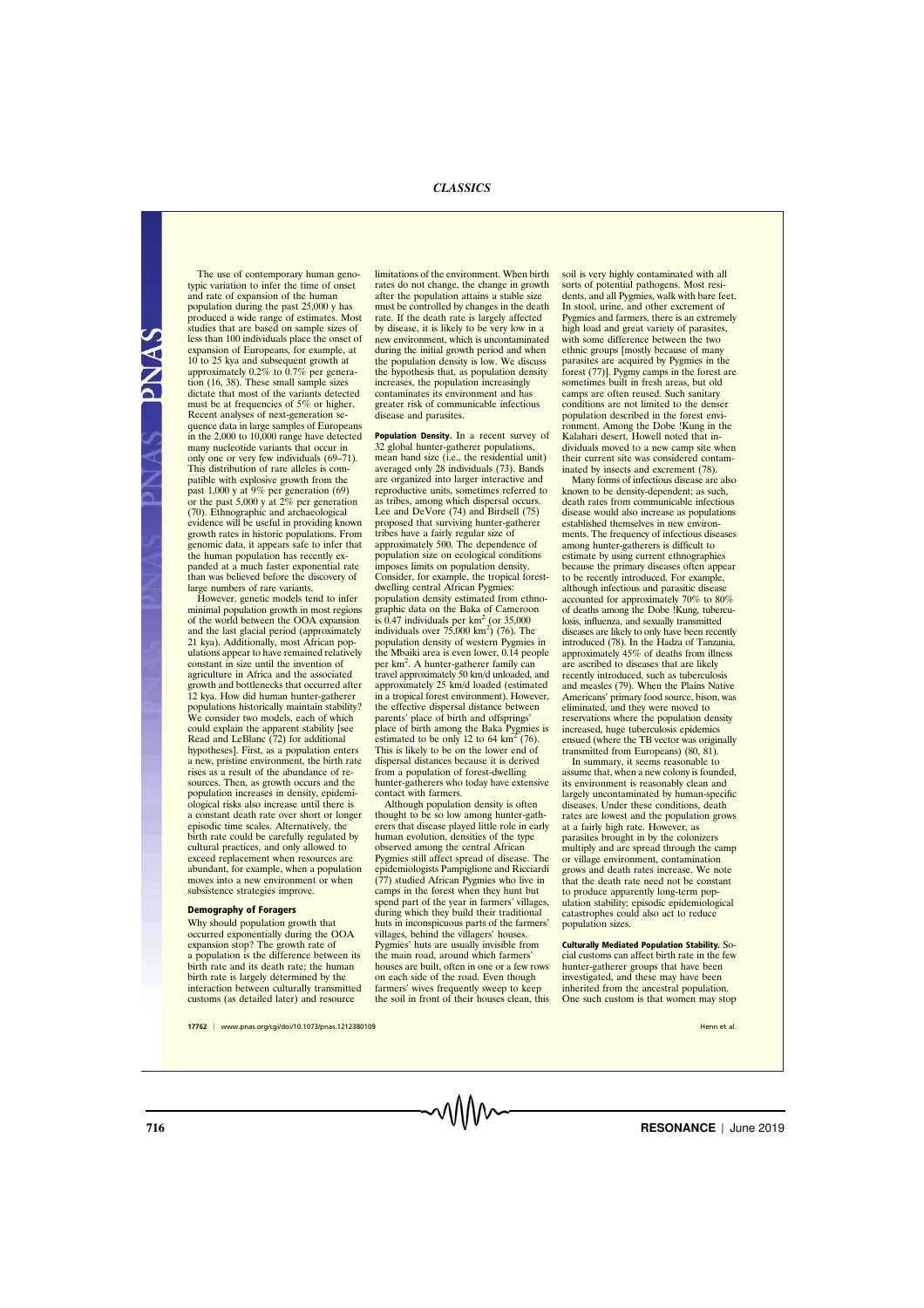having children 10 to 12 years before biological menopause. At least in central African Pygmies, women stop reproducing when their first daughter has a child (82). This custom tends to limit the number of children born per family to six or seven, and approximately two thirds of these die before reproduction, so only approximately two children per family survive to reproduce, and population size remains constant. Mace and Alvergne (83) show that a similar phenomenon occurs among Gambian agriculturalists; as reproductive spans overlap between mothers and daughters, mothers reduce their fertility when their daughters begin have their own children, even if the daughters are dispersed outside their natal home. This custom of premature menopause also has the property of being elastic and responding to changes in death rates of the young. More detailed research is needed to test whether this cultural menopause fluctuates with death rates in families. Another custom that limits birth rates derives from spacing births by extending lactation over a period of 3 or 4 y. This occurs in part because a child can only walk with parents during transitions from one territory to another after (s)he is approximately 4 y of age—otherwise (s)he has to be carried by one of the parents, who already have a heavy load of hunting and cooking tools. Finally, we note that delaying the age at first marriage is an important cultural custom, which tends to reduce overall fertility. We stress that fertility rates among hunter-gatherer populations are not uniform, total fertility rates vary from 4.7 to 8.2 depending on the population (79).

- 1. Oppenheimer S (2012) A single southern exit of modern humans from Africa: Before or after Toba? Quat Int 258: 88–99.
- 2. Rasmussen M, et al. (2011) An Aboriginal Australian genome reveals separate human dispersals into Asia. Science 334(6052):94–98.
- 3. Macaulay V, et al. (2005) Single, rapid coastal settlement of Asia revealed by analysis of complete mitochondrial genomes. Science 308(5724):1034–1036.
- Homes: Science Socion Andrews Cook Tool.<br>Bar-Yosef O (2000) The Middle and early Upper Pale lithic in Southwest Asia and neighboring regions. The Geography of Neandertals and Modern Humans in Europe and the Greater Mediterranean, eds Bar-Yosef O Pilbeam D (Peabody Museum Press, Cambridge, MA), pp 107–156.
- 5. Klein R (2009) The Human Career: Human Biological and Cultural Origins (Univ Chicago Press, Chicago). 6. Hodgson JA, Bergey CM, Disotell TR (2010) Neandertal
- genome: The ins and outs of African genetic diversity. Curr Biol 20(12):R517–R519.
- 7. Mellars P (2006) Why did modern human populations disperse from Africa ca. 60,000 years ago? A new model. Proc Natl Acad Sci USA 103(25):9381–9386.
- 8. Mcbrearty S, Brooks AS (2000) The revolution that wasn't: A new interpretation of the origin of modern<br>human behavior. *J Hum Evol* 39(5):453–563.
- 9. Klein RG (2003) Paleoanthropology. Whither the Neanderthals? Science 299(5612):1525–1527.
- 10. Stewart JR, Stringer CB (2012) Human evolution out of Africa: The role of refugia and climate change. Science 335(6074):1317–1321.

In summary, we have suggested that, during the Great Expansion, birth rate may have been more culturally regulated than the death rate, which is more constrained by biological phenomena. Additionally, these two rates may have opposite patterns of stability. As populations disperse into new, abundant environments, the birth rate may increase initially and then eventually stabilize if resources are limited by density. The death rate, however, will remain low after the founding of a new colony, and, although it is smaller than the birth rate at the beginning of growth, it will then increase as a result of epidemiological stresses, which can result from a contaminated environment and/or increased population density. Therefore, after several generations, a new colony can reach and maintain a constant population size. There may be other cultural customs and biological constraints than those mentioned earlier that may help to stabilize the size of a hunter-gatherer group at its apparent optimum value. The genetic studies referred to here suggest that modern human populations experienced long-term population stability for thousands of years (between  $45,000$  ya and  $15,000$  ya) with changes in growth rate primarily linked to the adoption of agropastoralism during the Holocene (38).

#### Conclusions

Human genetic, linguistic, and phenotypic data strongly support a serial founder effect model for the Great Expansion OOA approximately 45 to 60 kya. Significant gaps in our knowledge of human population history still exist. Additional sampling and sequencing of African pop-

- 11. Cavalli-Sforza LL, Menozzi P, Piazza A (1994) The His-tory and Geography of Human Genes (Princeton Univ Press, Princeton).
- 12. McEvoy BP, Powell JE, Goddard ME, Visscher PM (2011) Human population dispersal "Out of Africa" estimated from linkage disequilibrium and allele frequencies of SNPs. Genome Res 21(6):821–829.
- 13. Amos W, Hoffman JI (2010) Evidence that two main bottleneck events shaped modern human genetic diversity. Proc Biol Sci 277(1678):131–137.
- 14. Laval G, Patin E, Barreiro LB, Quintana-Murci L (2010) Formulating a historical and demographic model of recent human evolution based on resequencing data from noncoding regions. PLoS ONE 5(4):e10284.
- 15. Fagundes NJR, et al. (2007) Statistical evaluation of alternative models of human evolution. Proc Natl Acad Sci USA 104(45):17614–17619.
- 16. Gravel S, et al; 1000 Genomes Project (2011) Demographic history and rare allele sharing among human populations. Proc Natl Acad Sci USA 108(29):11983–11988.
- 17. Li H, Durbin R (2011) Inference of human population history from individual whole-genome sequences.<br>Nature 475(7357):493-496. 475(7357):493-496.
- 18. Underhill PA, Kivisild T (2007) Use of y chromosome and mitochondrial DNA population structure in tracing human migrations. Annu Rev Genet 41:539–564.
- 19. Eller E, Hawks J, Relethford JH (2004) Local extinction and recolonization, species effective population size, and modern human origins. Hum Biol 76:789–809. 20. Cann HM, et al. (2002) A human genome diversity cell
	- line panel. Science 296(5566):261–262.

ulations remains a priority to address the number of African exits, the depth of substructure among African populations and differential geographic pattern of population bottlenecks (with implications for the location of origin within Africa). In addition, refined measures of environmental variability and its temporal/spatial changes across Africa would help clarify when human dispersals were likely. Computational models incorporating multiple episodes of growth and capable of inferring migration/divergence among more than three demes will need to be developed for this next wave of genomic data. We stress, however, that a synthesis among genetic, demographic, and anthropological models is important for a full understanding of many parameters of human prehistory, as illustrated here with population stability. For example, studies of natural selection could pair selection statistics with current phenotypic data, and model the time of selective pressure based on archeological information. Many genetic projects still ignore the rich background of archaeological and ethnographic data when testing genetic models, or tend to highlight only those findings that are consistent with the genetic conclusions. Information from all of the sources mentioned here will be necessary to constrain the complex hypotheses surrounding modern human origins.

ACKNOWLEDGMENTS. The authors thank Christopher Gignoux for assistance in creating the map (Fig. 1). This research was supported in part by National Institutes of Health Grants GM28016, HG003329, and 3R01HG003229.

- 21. Ramachandran S, et al. (2005) Support from the relationship of genetic and geographic distance in human populations for a serial founder effect originating in Africa. Proc Natl Acad Sci USA 102(44):15942–15947.
- 22. Rosenberg NA, et al. (2002) Genetic structure of human populations. Science 298(5602):2381–2385.
- 23. Li JZ, et al. (2008) Worldwide human relationships inferred from genome-wide patterns of variation. Science 319(5866):1100–1104.
- 24. DeGiorgio M, Jakobsson M, Rosenberg NA (2009) Out of Africa: Modern human origins special feature: explaining worldwide patterns of human genetic variation using a coalescent-based serial founder model of migration outward from Africa. Proc Natl Acad Sci USA 106(38):16057–16062.
- 25. Deshpande O, Batzoglou S, Feldman MW, Cavalli-Sforza LL (2009) A serial founder effect model for human settlement out of Africa. Proc Biol Sci 276 (1655):291–300.
- 26. Henn BM, Gravel S, Moreno-Estrada A, Acevedo-Acevedo S, Bustamante CD (2010) Fine-scale population structure and the era of next-generation sequencing. Hum Mol Genet 19(R2):R221–R226.
- 27. Tishkoff SA, et al. (2009) The genetic structure and history of Africans and African Americans. Science 324(5930):1035–1044.
- 28. Vigilant L, Stoneking M, Harpending H, Hawkes K, Wilson AC (1991) African populations and the evolution of human mitochondrial DNA. Science 253(5027): 1503–1507.

Henn et al. PNAS <sup>|</sup> October 30, 2012 <sup>|</sup> vol. 109 <sup>|</sup> no. 44 <sup>|</sup> 17763